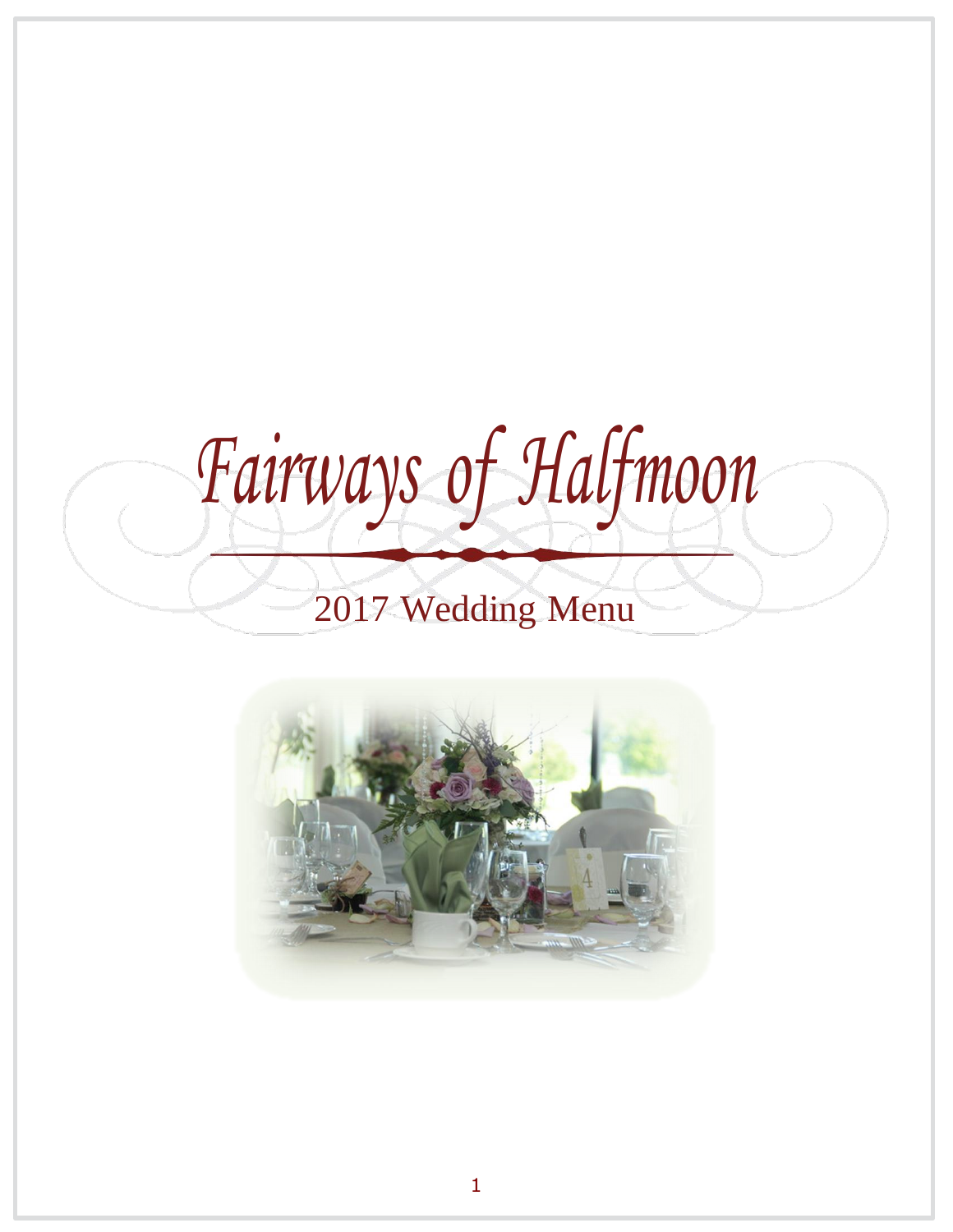*Welcome to the Fairways of Halfmoon banquet facility. We are proud to offer the following three packages to assist you in personalizing your reception. Choose from The Deluxe, The Classic or The Fairway.*

*Our elegant venue can accommodate up to 250 of your guests comfortably with outstanding views of our championship golf course and Green Mountains of Vermont. Please join us in making your wedding reception a truly memorable one for you and all of your guests.*

> *For more information or to schedule an appointment to meet with the wedding coordinator, please call Susan at (518)664-1578 extension 3. You may also email her @ [weddingcoordinatoratfairways@yahoo.com.](mailto:%20weddingcoordinatoratfairways@yahoo.com.)*



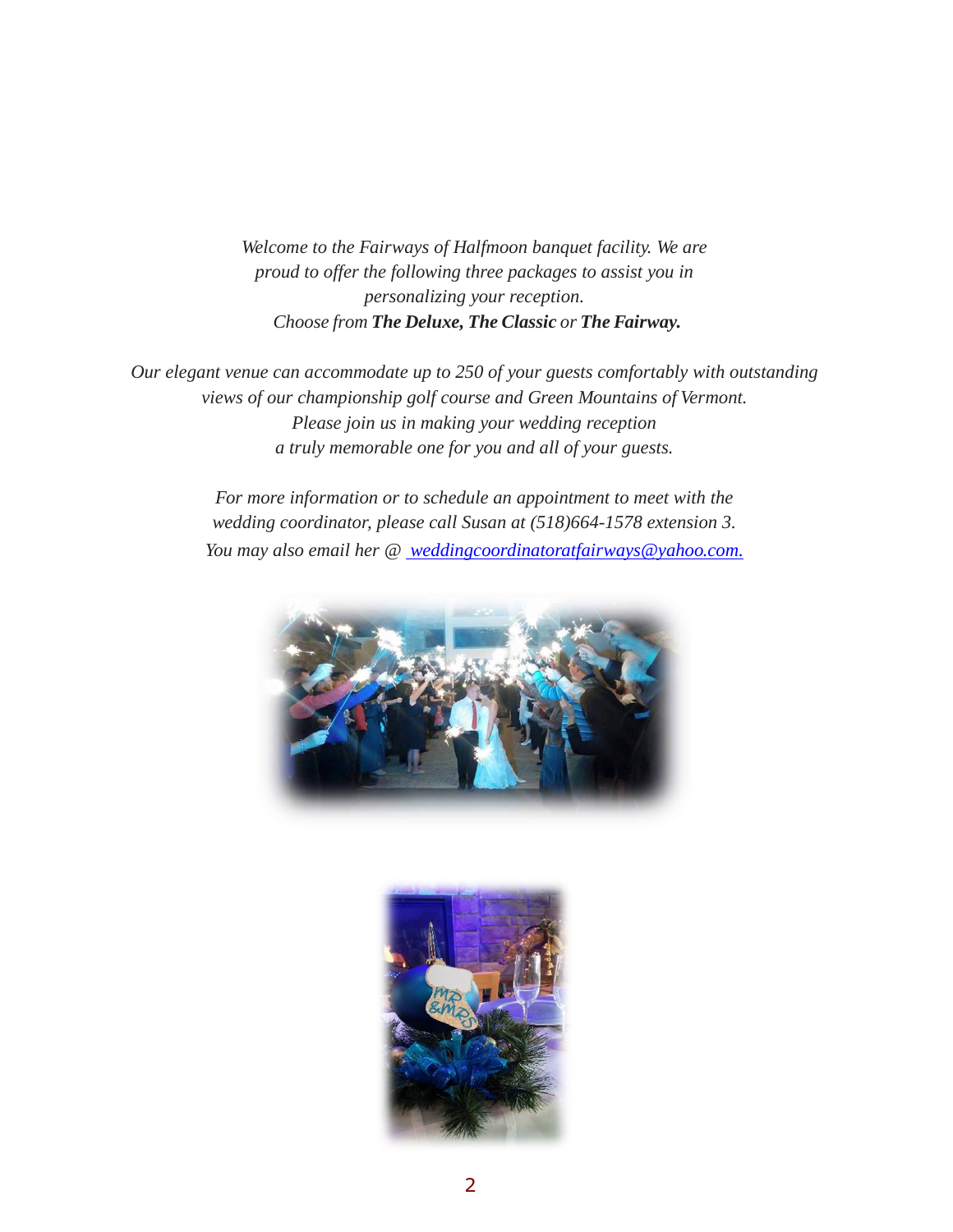# *Deluxe Wedding Package for 2017*

### *The Deluxe Package includes the following:*

*A plated entrée elegantly presented and served to you and your guests* 

*Five hours premium open bar reception*

*Traditional champagne toast* 

*Wine offered table side during dinner*

*Choice of four butler passed and two stationed hot hors d'oeuvres along with a cold hors d'oeuvre display table during the cocktail hour*

*Floor length table linens & chair covers offered in champagne or white with choice of accent napkins* 

*Your choice of two entrées and one vegetarian or one entrée duet plus one vegetarian selection*

*Choice of one appetizer and salad* 

*Wedding cake and dessert table*

*Skirting & lighting on all specialty tables* 

*Private bridal suite*

*Formally attired wait staff*

### *\$85.99 per guest*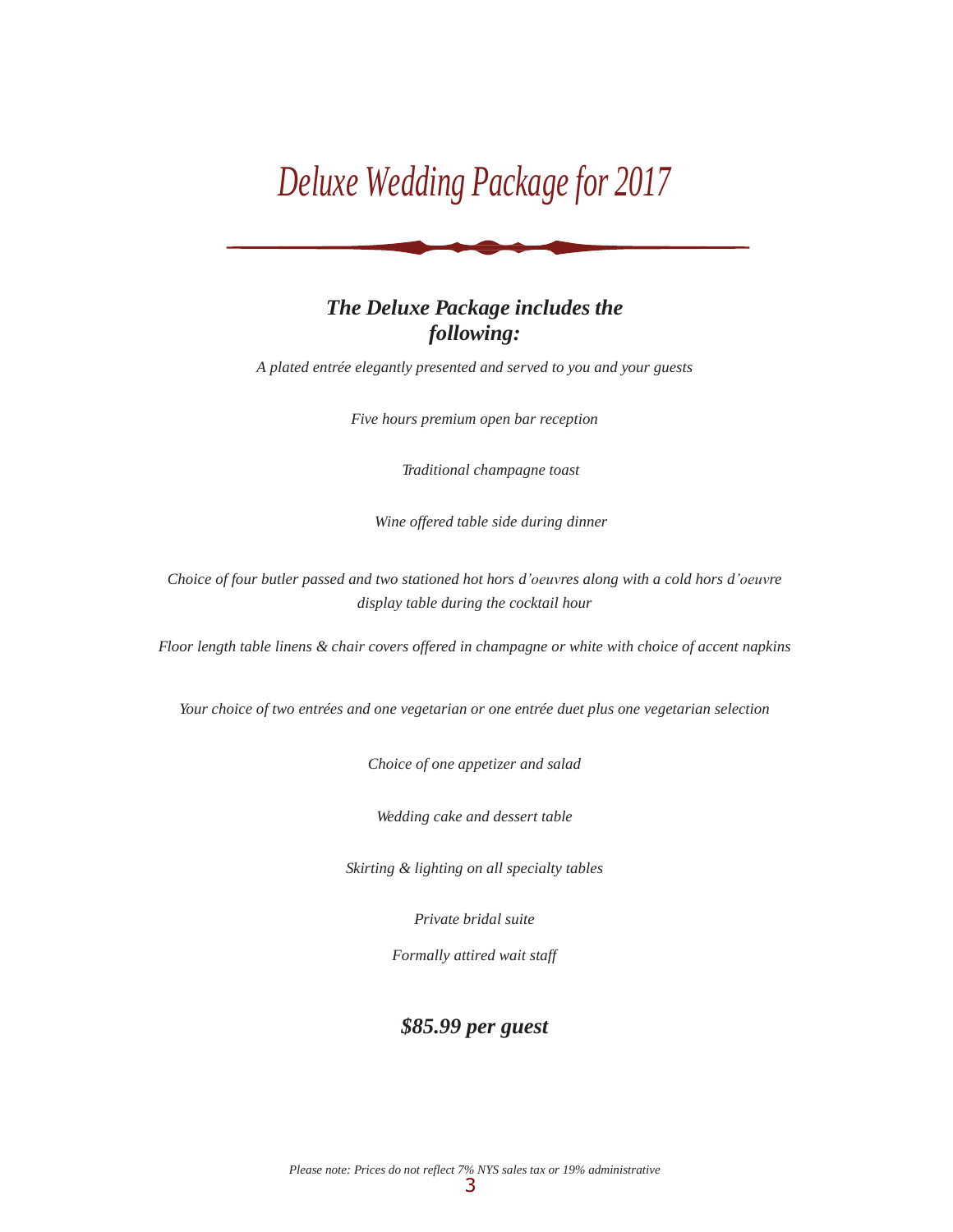# *Classic Wedding Package for 2017*

### *The Classic Package includes the following:*

*A plated entrée elegantly presented and served to you and your guests* 

*Five hours classic open bar reception*

*Traditional champagne toast*

*Choice of four butler passed hot hors d'oeuvres along with a cold hors d'oeuvre display table during the cocktail hour*

*Floor length table linens offered in champagne or white with choice of accent napkins*

*Your choice of two entrées and one vegetarian or one entrée duet plus one vegetarian selection*

*Choice of one salad* 

*Wedding cake*

*Skirting & lighting on all specialty tables*

*Formally attired wait staff*

*Private bridal suite*

### *\$75.99 per guest*

*Please note: Prices do not reflect 7% NYS sales tax or 19% administrative*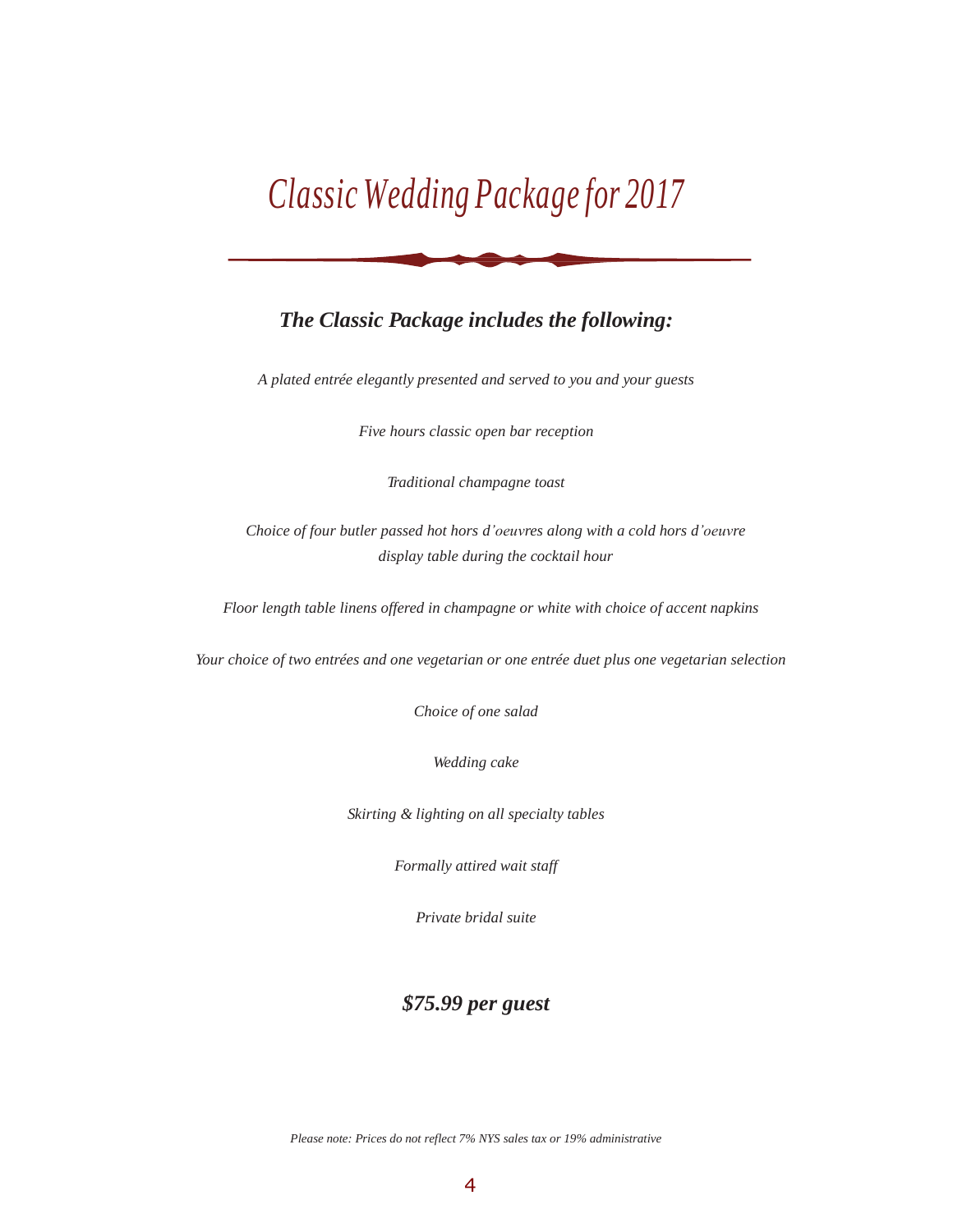# *Fairways Buffet Package for 2017*

### *The Buffet Package includes the following:*

*The Fairways buffet offers a stationed buffet table elegantly presented for you & your guests*

*Five hours domestic beer, wine and soda*

*Traditional champagne toast*

*Butler passed hot hors d'oeuvres along with Cold hors d'oeuvre display table during the cocktail hour*

*Floor length table linens offered in champagne or white with choice of accent napkins* 

*Choice of three buffet entrées, choice of one pasta, Chef's choice of vegetables, potato or grain* 

*Choice of one salad hand passed*

*Wedding cake*

*Skirting & lighting on all specialty tables*

*Formally attired wait staff*

*Private bridal suite*

### *\$65.99 per guest*

*Please note: Prices do not reflect 7% NYS sales tax or 19% administrative*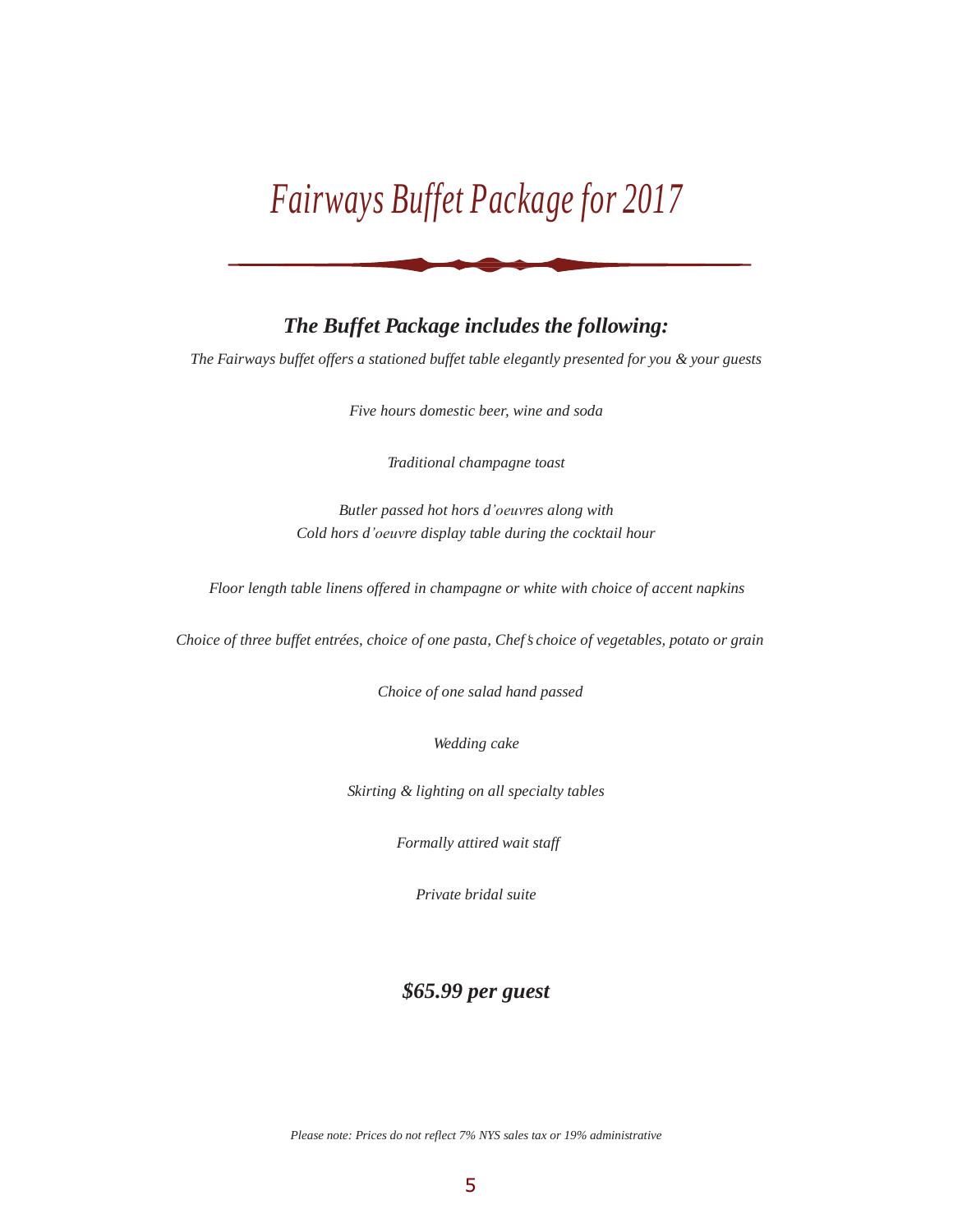## *Appetizers*

### *Please select one: Deluxe Package only*

*Pan seared jumbo lump crab cake with toasted corn salsa and a smoked tomato butter sauce. Cheese tortellini with a wild mushroom bolognese sauce.*

*Heirloom tomato and fresh mozzarella with micro basil, virgin olive oil and balsamic syrup.*

*Lobster bisque with cognac and cream fraiche.*

## *Salads*

### *Please select one: All packages*

*Baby iceberg wedge with apple wood smoked bacon, diced plum tomatoes with Maytag blue cheese dressing. Baby artisan lettuce with julienne carrots, cucumber ribbon, grape tomatoes with champagne honey vinaigrette. Classic Caesar with shaved parmesan, croutons with a creamy garlic dressing. Baby field greens and arugula with goat cheese crumbles, red onion, cucumbers and a white balsamic vinaigrette.*



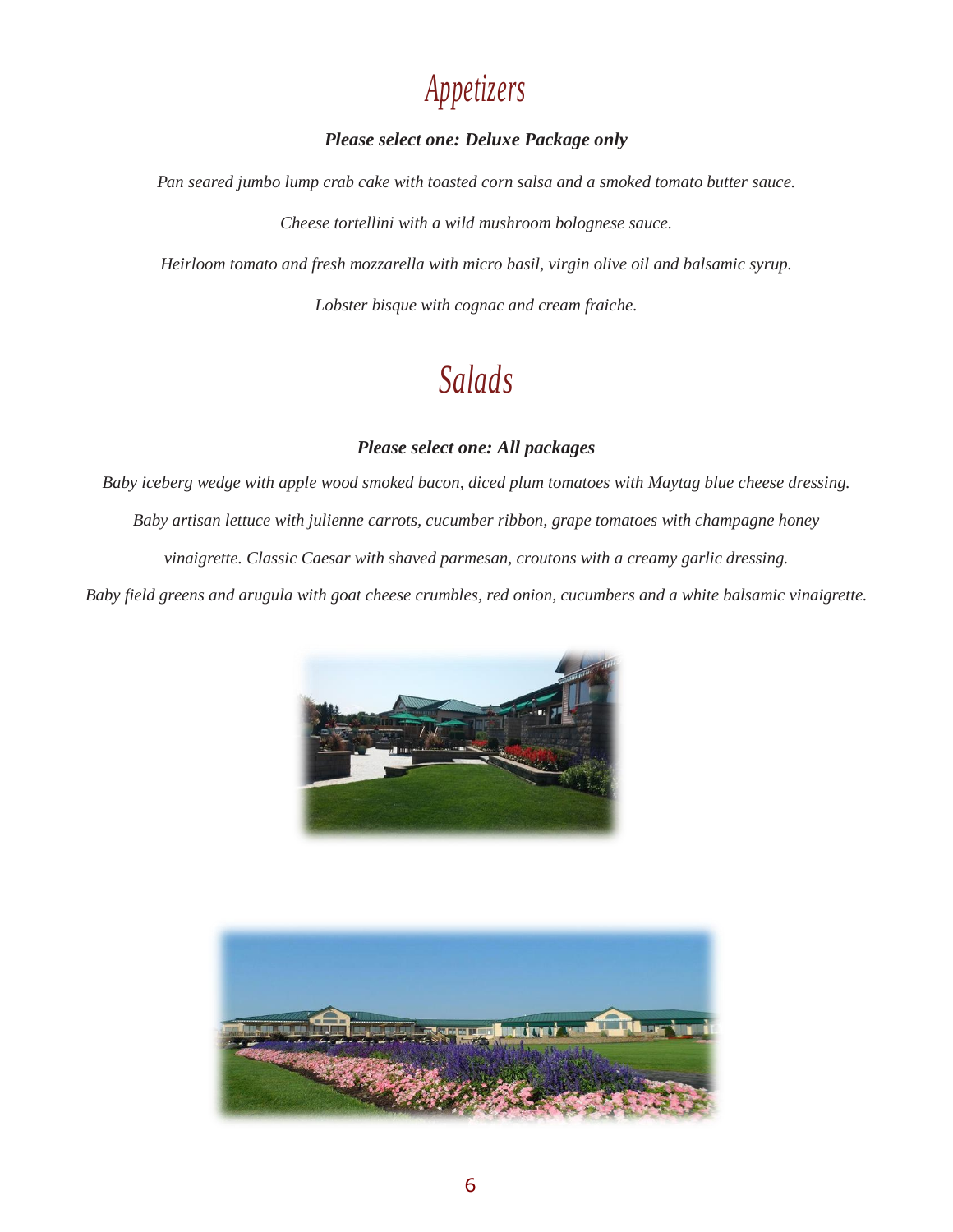## *EntréeSelection -ChoiceofTwo*

*Your choice of two entrees or one entrée duet. In addition please select one vegetarian listed on page 8.*

*Slow Roasted Sliced Beef Sirloin Garlic whipped potatoes, Haricot Vert and Bordelaise sauce*

#### *Braised Boneless Beef Short Ribs*

*Caramelized shallot whipped potatoes, sautéed asparagus, braising liquid reduction*

*Pan Seared Atlantic Salmon Filet Roasted fingerling potatoes, Haricot Vert, orange tarragon butter sauce*

#### *Shrimp and Crab Stuffed Sole*

*Long grain and wild rice pilaf, sautéed asparagus, horseradish chive butter sauce*

#### *Slow Roasted Boneless Pork Loin*

*Chive whipped potatoes, roasted mushroom medley, baby carrots, and natural pan jus*

#### *Half Roasted Chicken*

*Scented with garlic and rosemary, sour cream whipped potatoes, Ratatouille, Jus li'e*

#### *Pan Seared Chicken Breast*

*Shiitake bread pudding, sweet corn succotash, pancetta black pepper gravy*

#### *Maryland Style Jumbo Lump Crab Cake*

*Basmati Rice, Asparagus and bacon, remoulade sauce*

#### *Chicken Cordon Bleu*

*Breast of Chicken stuffed with smoked ham, gruyere cheese, basil whipped potatoes, Haricot Vert roasted garlic cream sauce*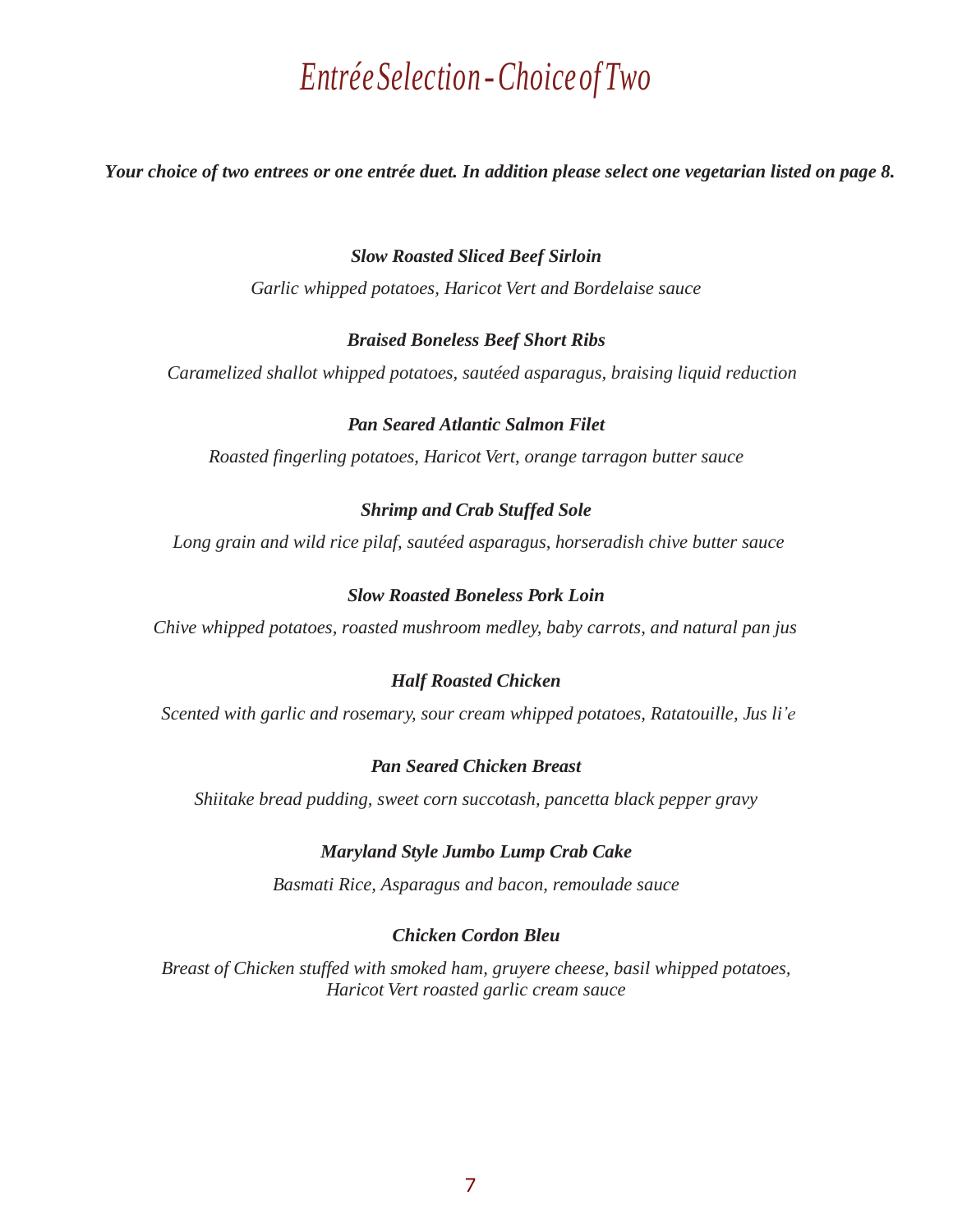### *Entrée Duets - Choice of One*

#### *Pan Seared Beef Tenderloin and Jumbo Lump Crab Cake*

*Roasted garlic whipped potatoes, mixed baby vegetable medley, Boursin cream cheese*

#### *Pan Seared Beef Tenderloin and Stuffed Shrimp*

*Roasted potato hash, sautéed asparagus, Dijon cream*

#### *Stuffed Chicken Breast and Lemon Shrimp*

*Bacon and spinach stuffed chicken, roasted pepper orzo, lemon butter sauce*

### *Vegetarian Options – Choice of One*

### *Porcini Mushroom and Fontina Raviolis*

*With sautéed spinach, roasted garlic cream sauce*

#### *Sweet Pea Risotto*

*With crispy shallots and saffron*

#### *Toasted Barley Pilaf with Apricots*

*With roasted cipollini onions and Boursin cheese.*

### *Choice of Wedding Cake or Cup Cake Bar*

### *DessertTable*

*For Deluxe Package only - Offering a beautiful display of petite confections*

*All meals are accompanied with fresh rolls, butter, coffee and tea. Please feel free to discuss any special dietary needs with your wedding coordinator, we will be happy to accommodate your requests.*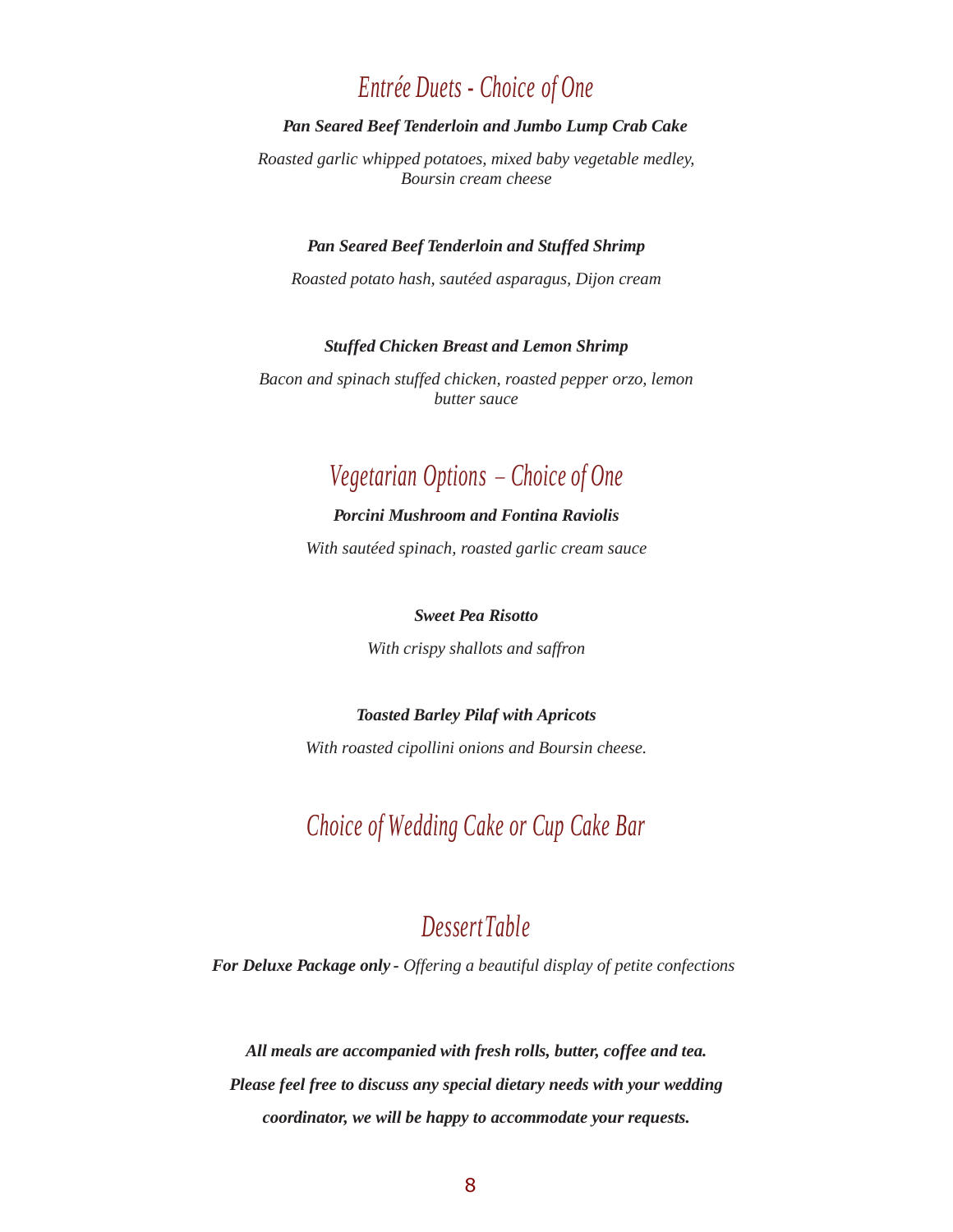## *BuffetEntrées-Please Select Three*

*Sliced Sirloin of Beef with caramelized onions and bordelaise sauce Red Wine Braised Boneless Beef Short ribs with crispy polenta cakes and braising liquids Slow Roasted Beef Brisket, house made mango barbecue sauce Chicken Picatta with sundried tomatoes, capers and lemon buerre blanc Roasted free range whole chicken deconstructed with bacon pan jus Chicken Cordon Bleu, smoked ham and Gruyere stuffed chicken breast with Dijon mustard sauce Chicken Marsala, pan seared with roasted mushrooms, marsala veal demi-glace. Spinach and Fontina stuffed Chicken Breast with Madeira sauce Crab and Scallop stuffed Sole with citrus buerrblanc Pan seared Atlantic salmon with a roasted red pepper marmalade Horse radish and herb crusted Atlantic salmon with chive buerre blanc Shrimp and Scallop Jambalaya Slow roasted Loin of Pork with Rosemary and Dijon mustard sauce*

*All Entrée selections are served with the Chef's choice of vegetables and potato or grains.*

## *Buffet Pasta Selection – Please Select One*

*Fusilli ala vodka*

*Cheese Tortellini with Ragu Bolognese* 

*Orecchiette with sausage and sautéed broccoli rabe*

*Penne Carbonara Baked Mac n' cheese*

*Rigatoni with Pomodoro Sauce*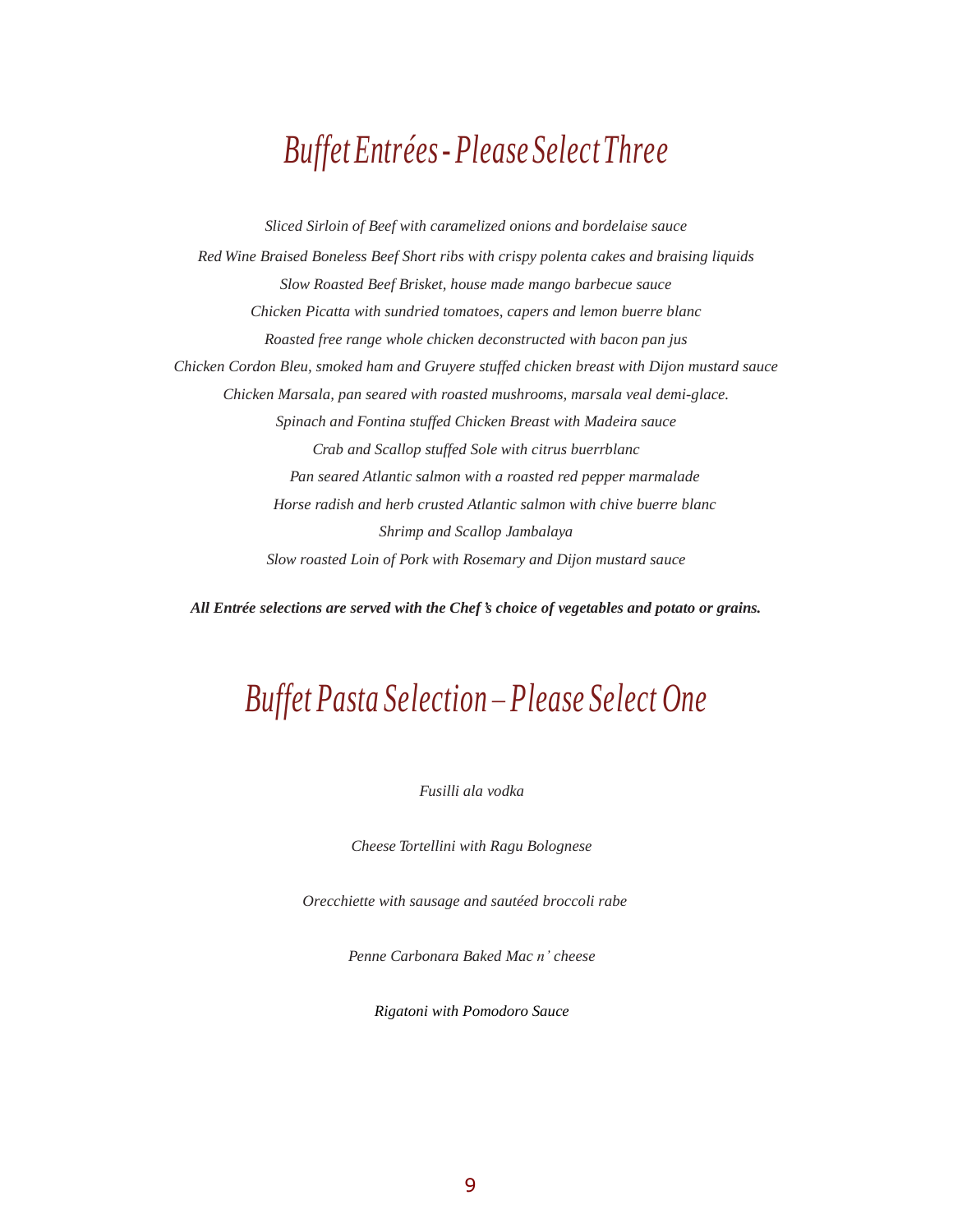### *Butlered Hors D'oeuvres Selection for all three Packages*

*Please Select Four: Crab stuffed mushrooms Asian turkey pot stickers Duck spring rolls with a sweet chili dip Applewood smoked bacon wrapped scallops Franks in a blanket Wild mushrooms tartlets Spicy tuna tartar on wonton chips Pulled pork sliders on cheddar biscuits Pear and brie beggars purses Smoked salmon canapes Peppered beef carpaccio on garlic toast Vegetable spring rolls with apricot mustard Fresh mozzarella stuffed tomatoes Caramelized onion and goat cheese tartlets Seasame chicken satays*

## *Choice of Two Stationed Hot Hors D'oeuvres*

*Selection for Deluxe Package Only:*

*Miniature meatballs with wild mushrooms and a brandy cream sauce Shrimp mac' n cheese Gnocchi with pancetta, peas and a sage brown butter Chicken and sausage jambalaya Baked eggplant roulades with ricotta, fontina and sundried tomatoes Smoked chicken quesadillas with pico de gallo*

## *Cold Hors D'oeuvres Display Table for all Packages*

*A beautifully displayed arrangement of imported and domestic artisan cheeses garnished with french bread, crackers, dried fruits, quince paste and grapes. Italian antipasto display which includes assorted salamis, prosciutto, olive medley, roasted peppers, white bean salad, fresh mozzarella, and assorted melon wrapped in prosciutto, caramelized onion and olive flatbreads, hummus with pita chips, roasted beets with candied pecans and srirachi deviled eggs.*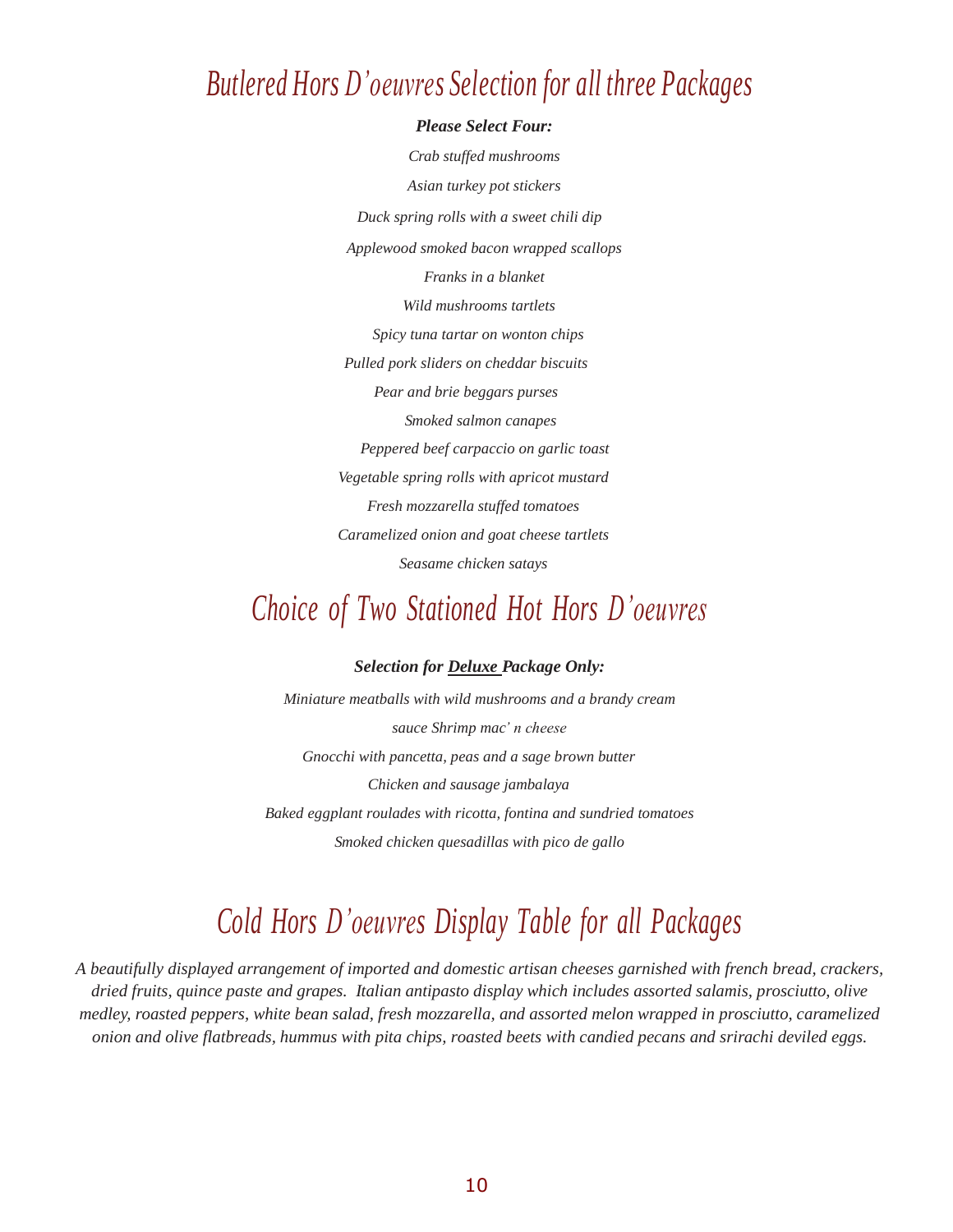## *Enhancements*

*Chef attended carving station for buffet. Choose one of the following selections:*

*Roasted Turkey Breast with Maple Dijon Sauce - \$6.00 per person Herb Crusted Pork Loin with Spicy Mango Chutney - \$6.00 per person Oscars Smoked Ham with Apricot Mustard Sauce - \$8.00 per person*

*Dessert Table offering a beautiful display of petite confections - \$8.00 per person Elegant Chair Covers - \$6.00 per chair Wine offered tableside during dinner - \$ 6.00 per person Additional hour of room use - \$600.00 per hour, no food OR beverages included.*

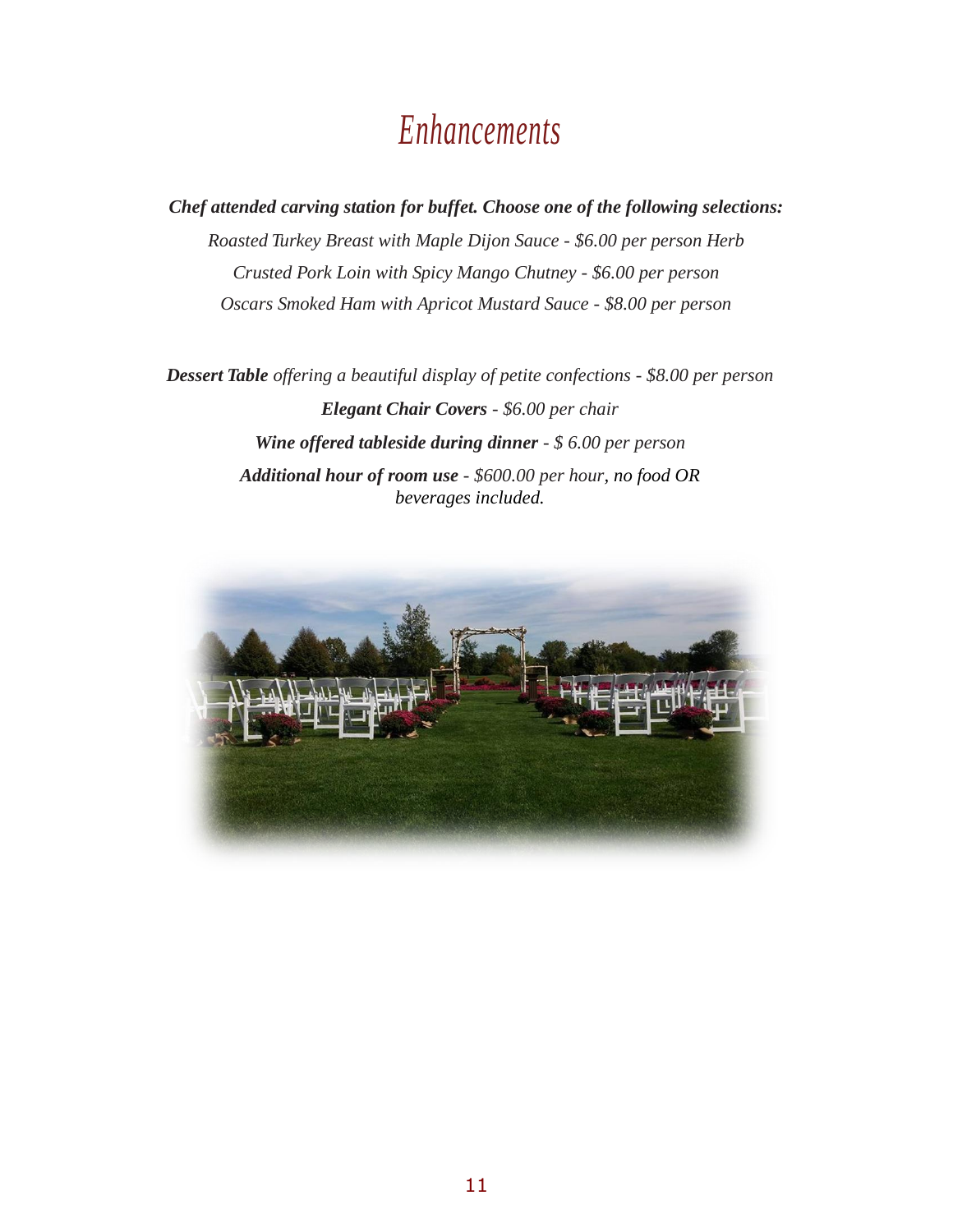## *Miscellaneous Information*

#### *Deposits*

*In order to secure the date of your wedding, a non-refundable deposit of \$1,000.00 along with a signed contract is required. Your deposit will be deducted from your final bill. Deposits may be made in cash, bank check, money order or credit card. We accept Visa and MasterCard. Contracts must be signed by both the wedding coordinator and the client to be valid. In addition, a 19 % admin. fee and a 7 % New York sales tax will be added to all food and beverages purchased. The final payment must be made 8 business days prior to the scheduled event.*

*Pricing*

*Prices are valid from 1/1/17 – 12/31/17.* 

#### *Sales Tax and Administrative Fees*

*Weddings are subject to a New York State sales tax of 7 % and administrative fee of 19% which will be added to your final bill.*

#### *Room Rental*

*All receptions are based on five (5) hours of room use at no additional charge. Doors will be opened to all guests at the specified begin time. Guests will not be allowed in the banquet room before this time. In the event of early arrivals all quests will be directed to the club house (subject to availability).*

#### *Attendance Guarantee*

*A final guest count must be given to the wedding coordinator no later than 9 business days prior to your reception. This is the count that you will be billed for. Please note that there is a minimum attendance requirement of 125 adults for Saturday weddings scheduled between May 1 and October 31.*

#### *Alcohol Consumption*

*As per New York State Law, only guests 21 years of age or older will be permitted to consume alcohol on the Fairways of Halfmoon premises. The Management reserves the right to require a valid driver's license as proof of age. Furthermore, the Management reserves the right to terminate the consumption of alcoholic beverages on an individual basis. Beverage glasses are not permitted on the dance floor. Pitchers of beer or shots will not be served. Alcohol is not permitted to be brought into the building at any time.*

#### *Ceremonies on the Premises*

*Use of our wedding gazebo or wedding pergola for your ceremony is available for \$300.00 for ½ hour, this includes use of up to SIXTY (60) white chairs, (additional chairs are available at an additional cost). Decorating the gazebo or pergola is allowed, however, it is subject to approval by the General Manager. In the event of inclement weather, ceremonies may be moved inside to the banquet house dance floor or other available areas that can accommodate all guest & bridal party. Wedding rehearsals will be directed by the wedding coordinator/captain and subject to availability.*